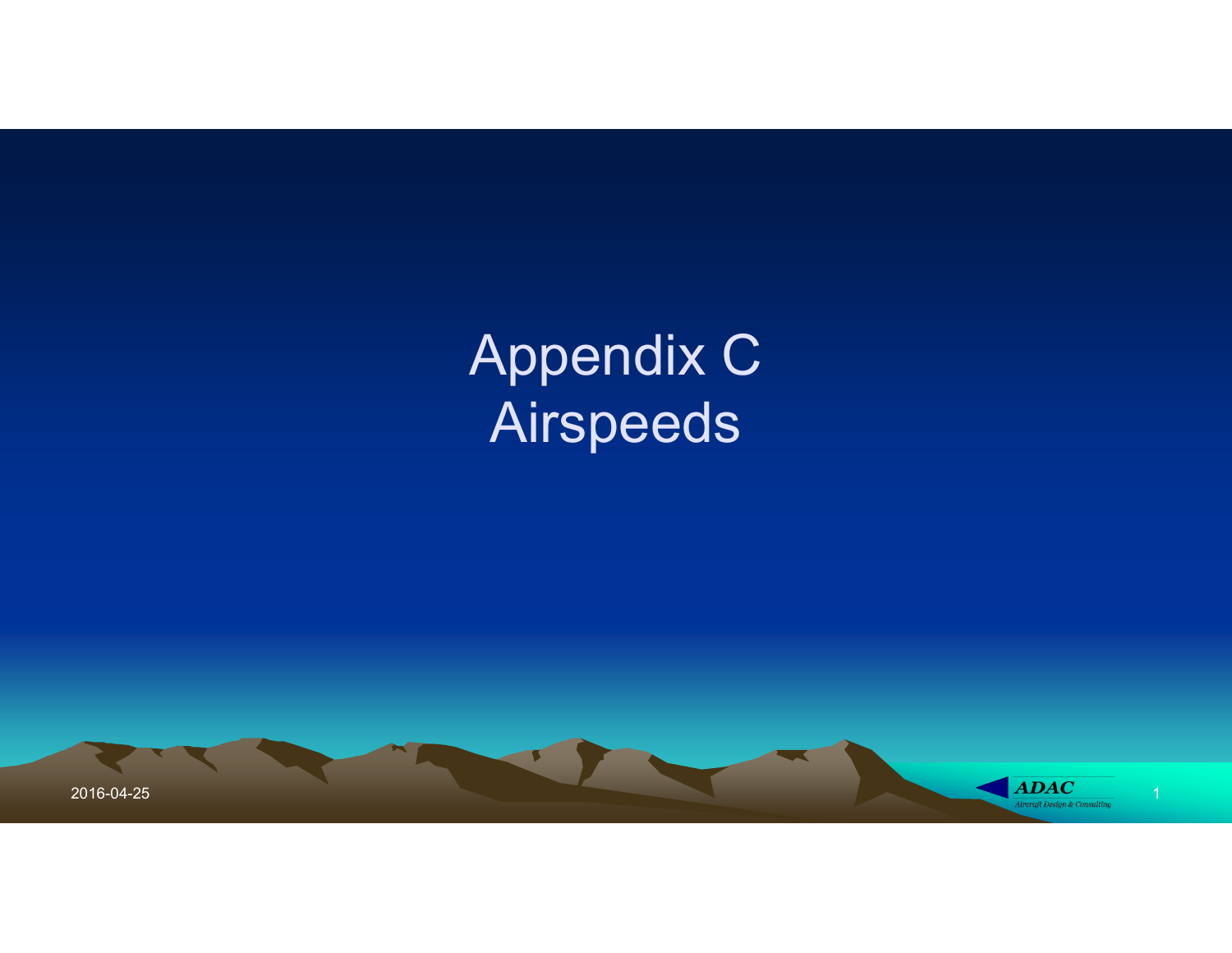### Correction From Instrument Reading to Indicated Airspeed

$$
V_{IAS} = V_i + \Delta V_i
$$

where

 $\blacksquare$  $V_{A\text{S}}$  = indicated airspeed

 $V_i$  = instrument reading of airspeed

 $\Delta V_i$  = instrument error (usually small)

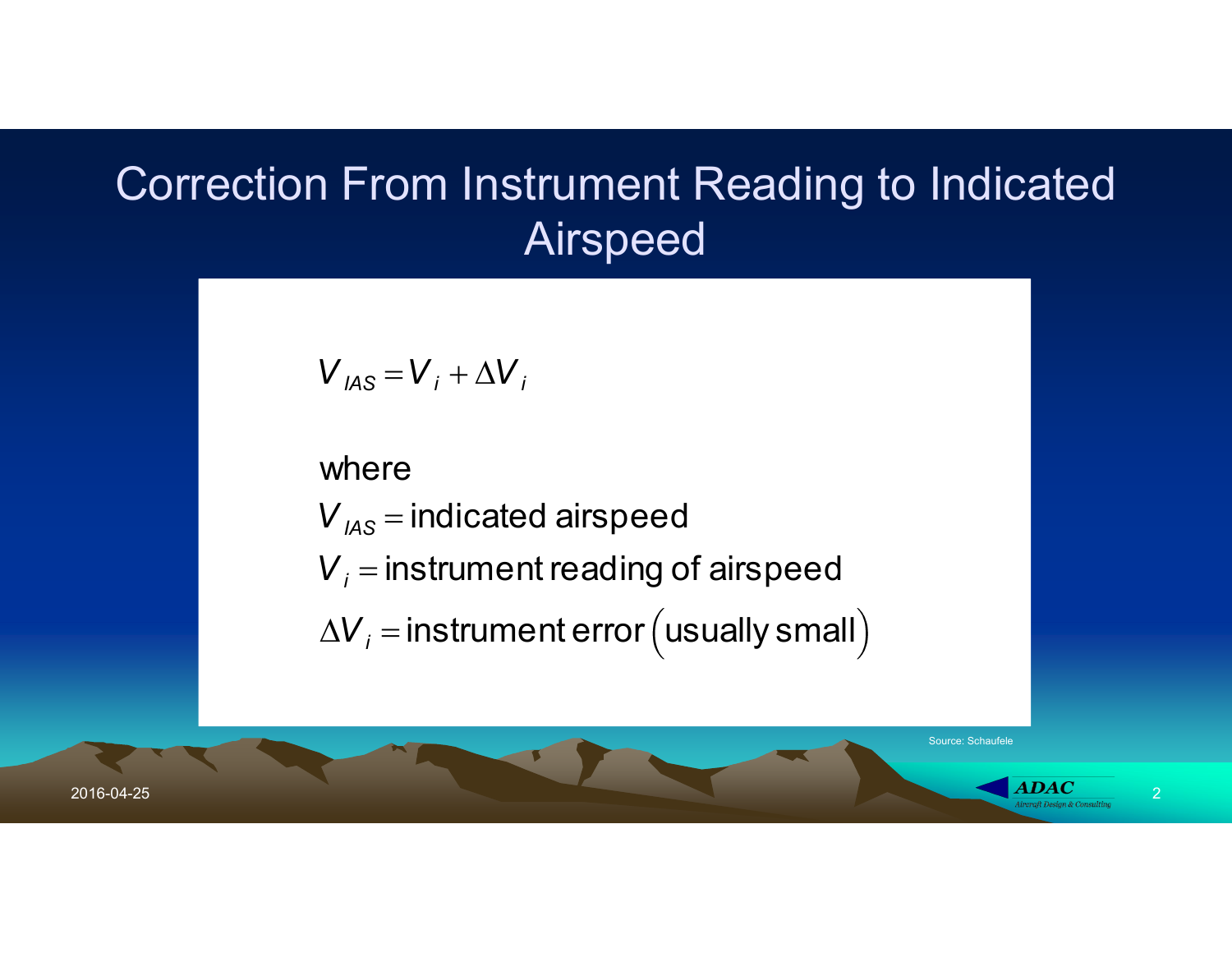#### Correction From Indicated Airspeed to Calibrated Airspeed

$$
V_{CAS} = V_{IAS} + \Delta V_p
$$

 $V_{\text{CAS}} = V_{\text{IAS}} + \Delta V_{p}$ <br>
where<br>  $V_{\text{CAS}} = \text{calibrated airspeed}$ <br>  $\Delta V_{p} = \text{position error (usually small)}$ where  $V_{CAS} =$  calibrated airspeed  $\Delta V_P$  = position error (usually small)



Source: Schaufele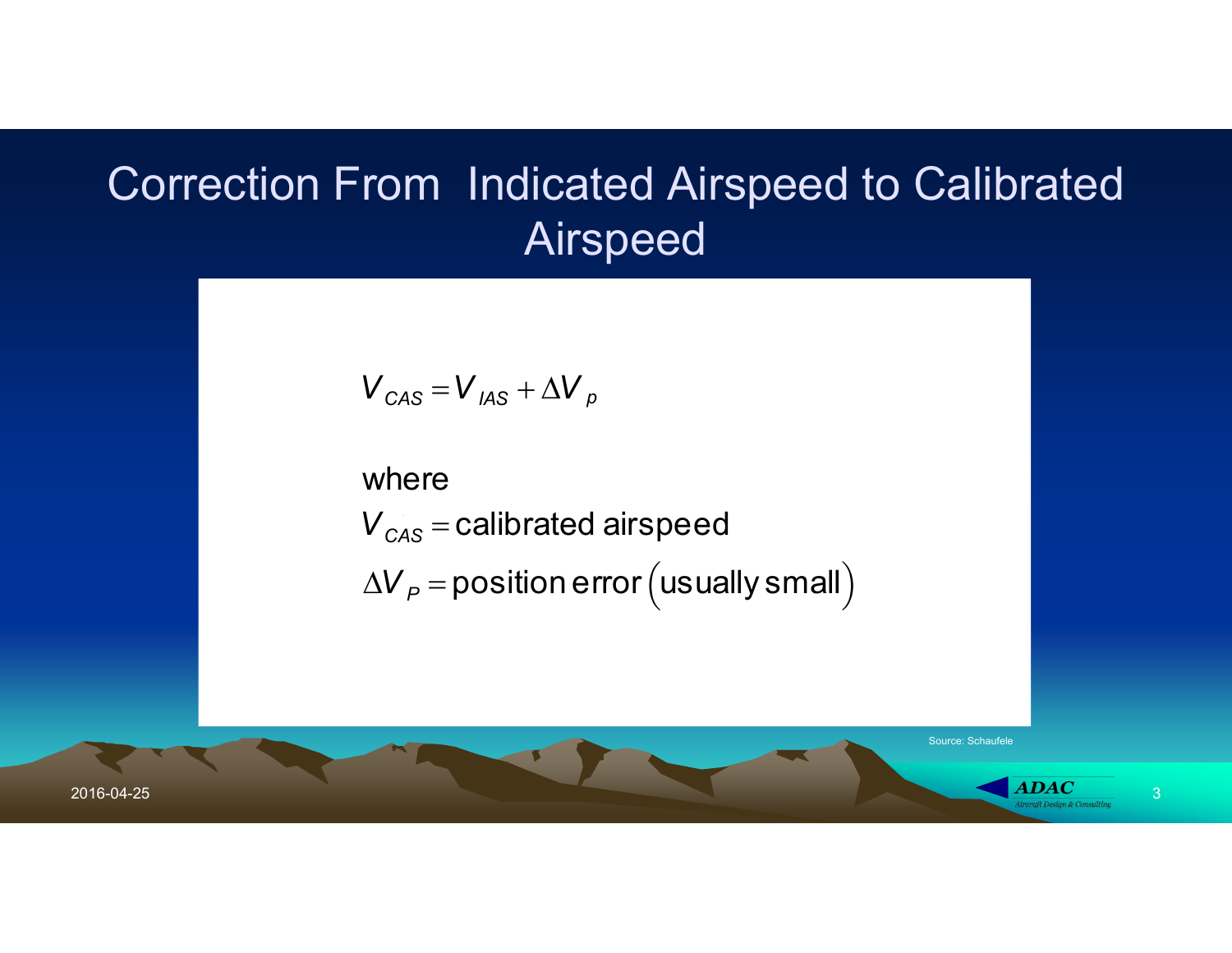# Correction From Calibrated Airspeed to Equivalent Airspeed

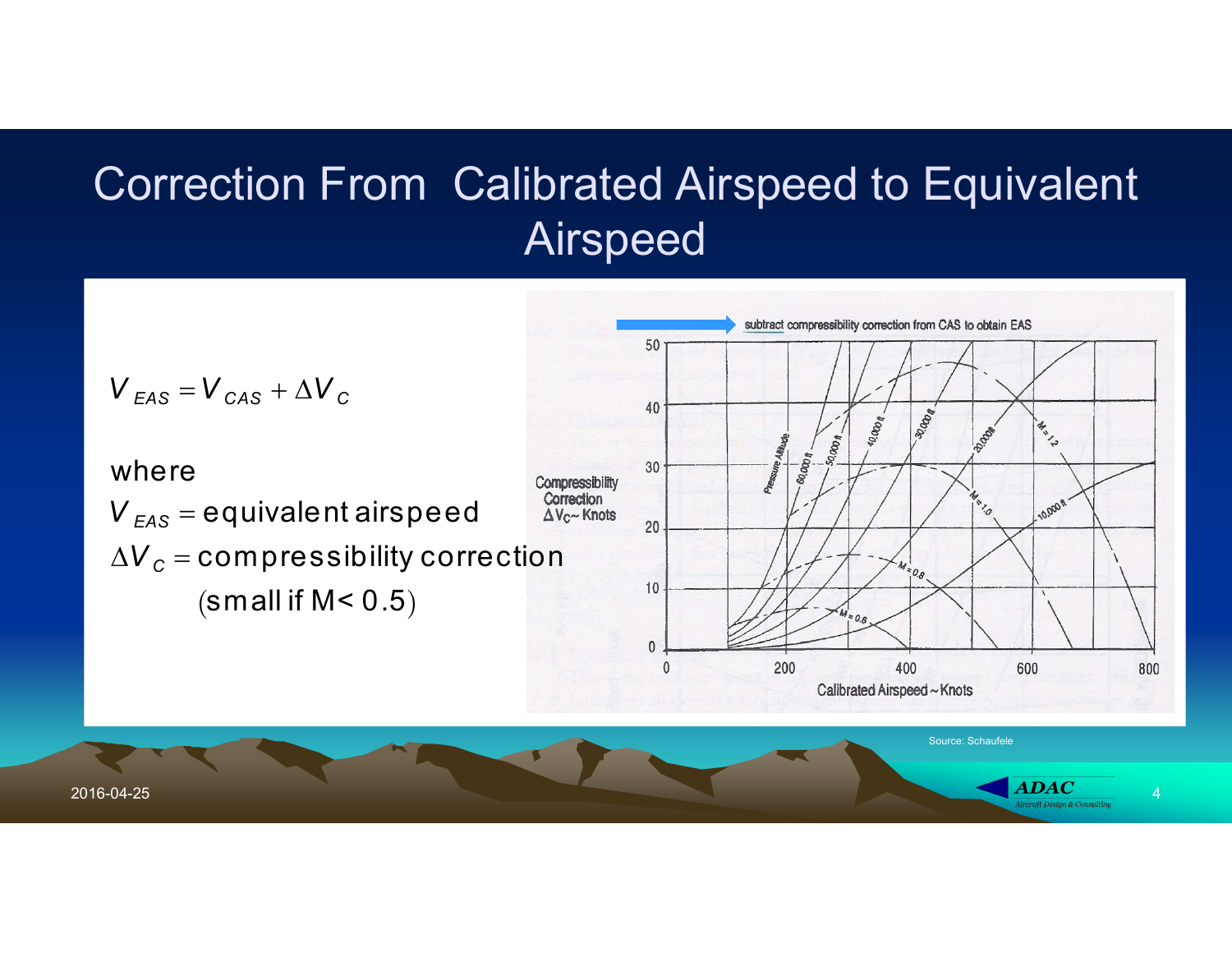### Correction From Equivalent Airspeed to True Airspeed



Pitot-static tube on Cessna 172

<sup>V</sup>ii ns tru me nt er ro u su al ys ma l

q = dynamic pressure =  $p_{total} - p_{static}$ <br>
Pitot-static tube<br>
on Cessna 172<br>  $\frac{1}{2}p(V_{TAS})^2 = \frac{1}{2}p_o(V_{EAS})^2$ <br>
Where  $p = p_{\text{arithmetic}}$ <br>  $V_{TAS} = V_{EAS} \frac{1}{\sqrt{\sigma}}$ <br>
where  $V_{TAS}$  = true airspeed  $\sigma = \frac{p_{\text{arithmetic}}}{p_{\text{sal}}}\$ Source: Schaufele ASI recognizes pressure, not density  $p_{total} = p_{static} + q$  $q =$ dynamic pressure =  $p_{total} - p_{static}$  $=$ 1 2  $\rho(\pmb V_{\mathcal{T}\mathcal{A}\mathcal{S}})$ 2  $=$ 1 2  $\rho_{\scriptscriptstyle \partial}^{}(V_{\scriptscriptstyle EAS}^{}$ 2 where  $\rho = \rho_{\text{ambient}} \rho_0 = r_{\text{sealevel}}$  $V_{TAS} = V_{EAS}$ 1  $\overline{\sigma}$ where  $V_{TAS}$  = true airspeed  $\sigma =$  $P_{\text{ambient}}$  $\rho_{\rm sea}$  level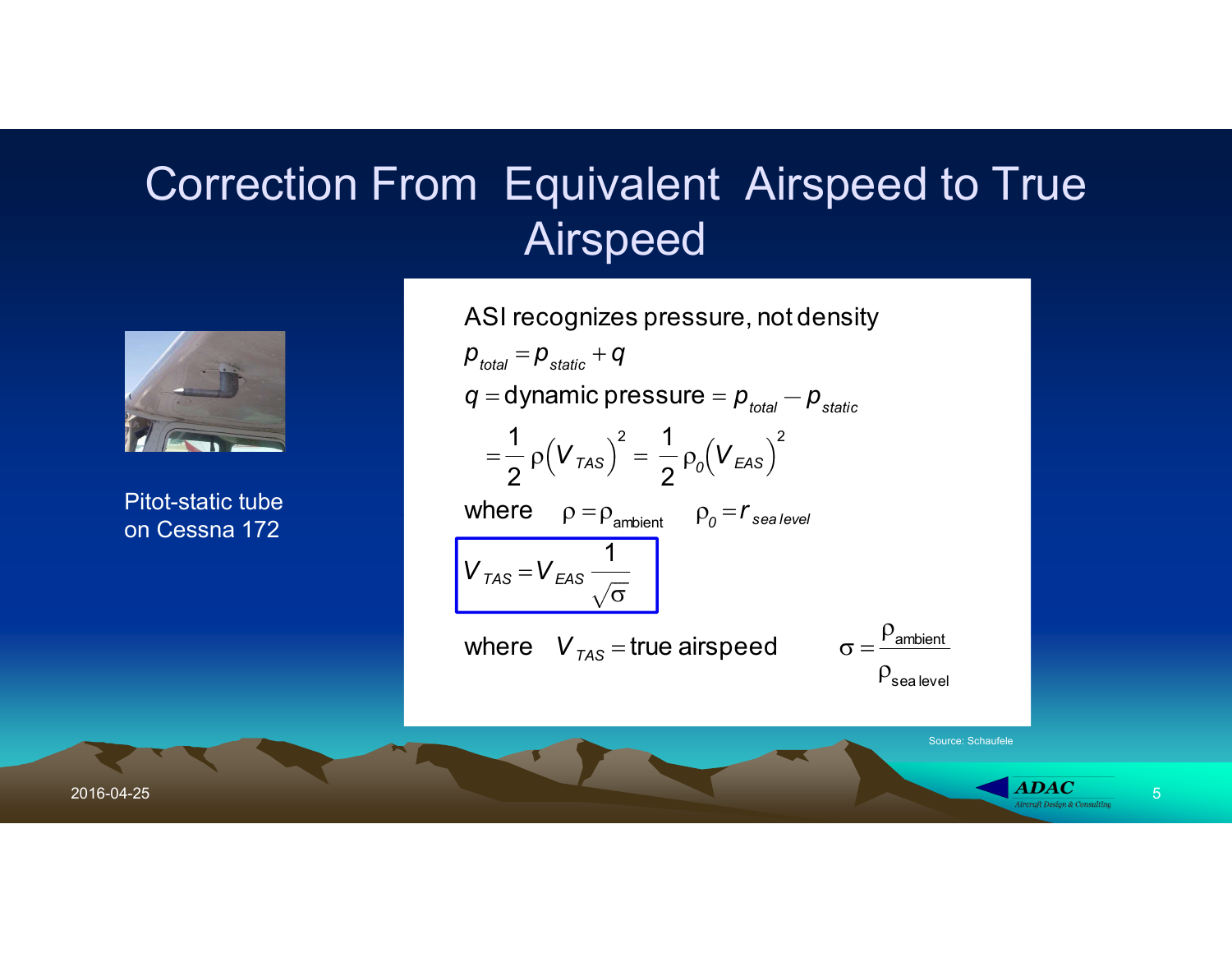# Climbing at Constant L/D



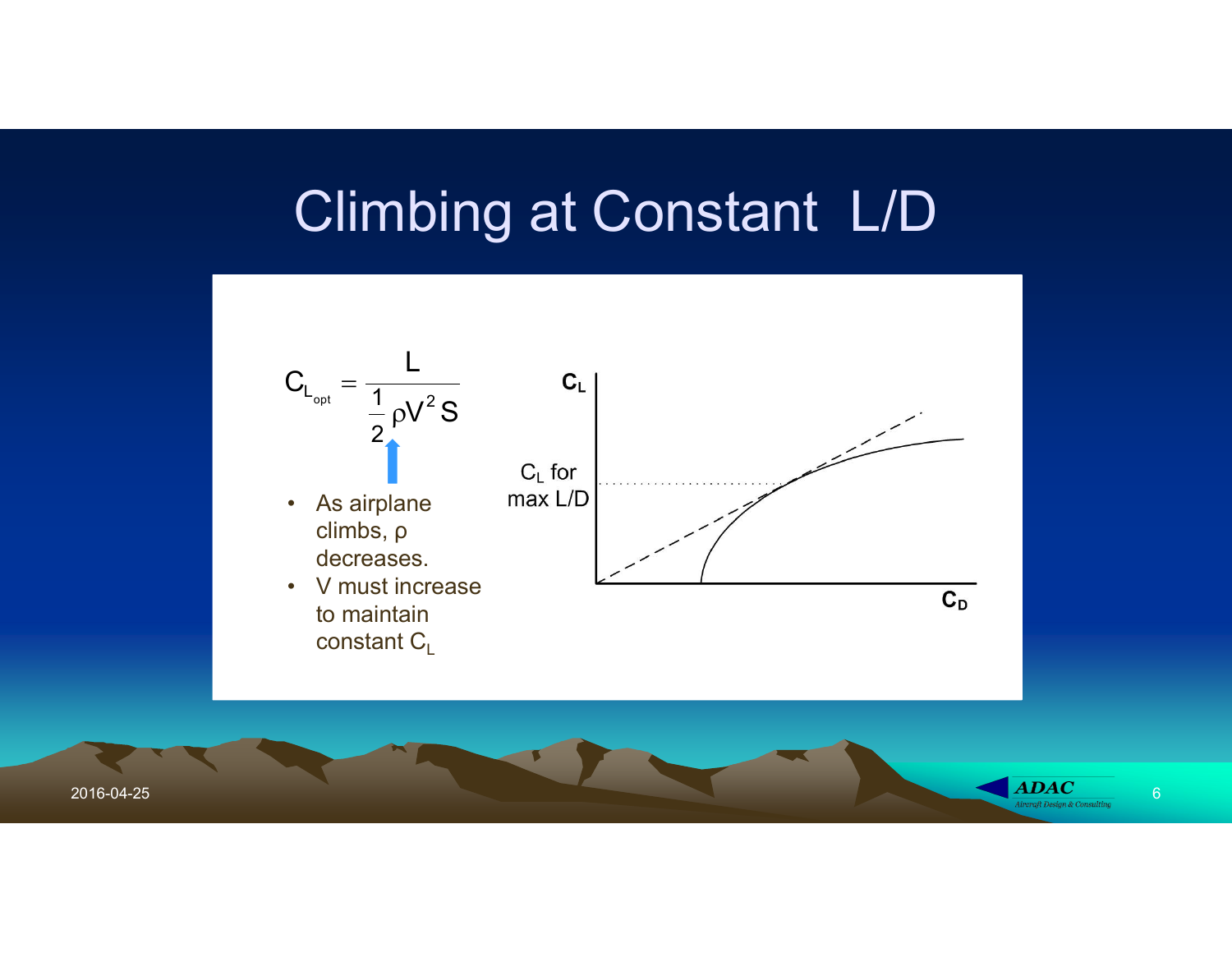#### Climb at Constant V<sub>EAS</sub>

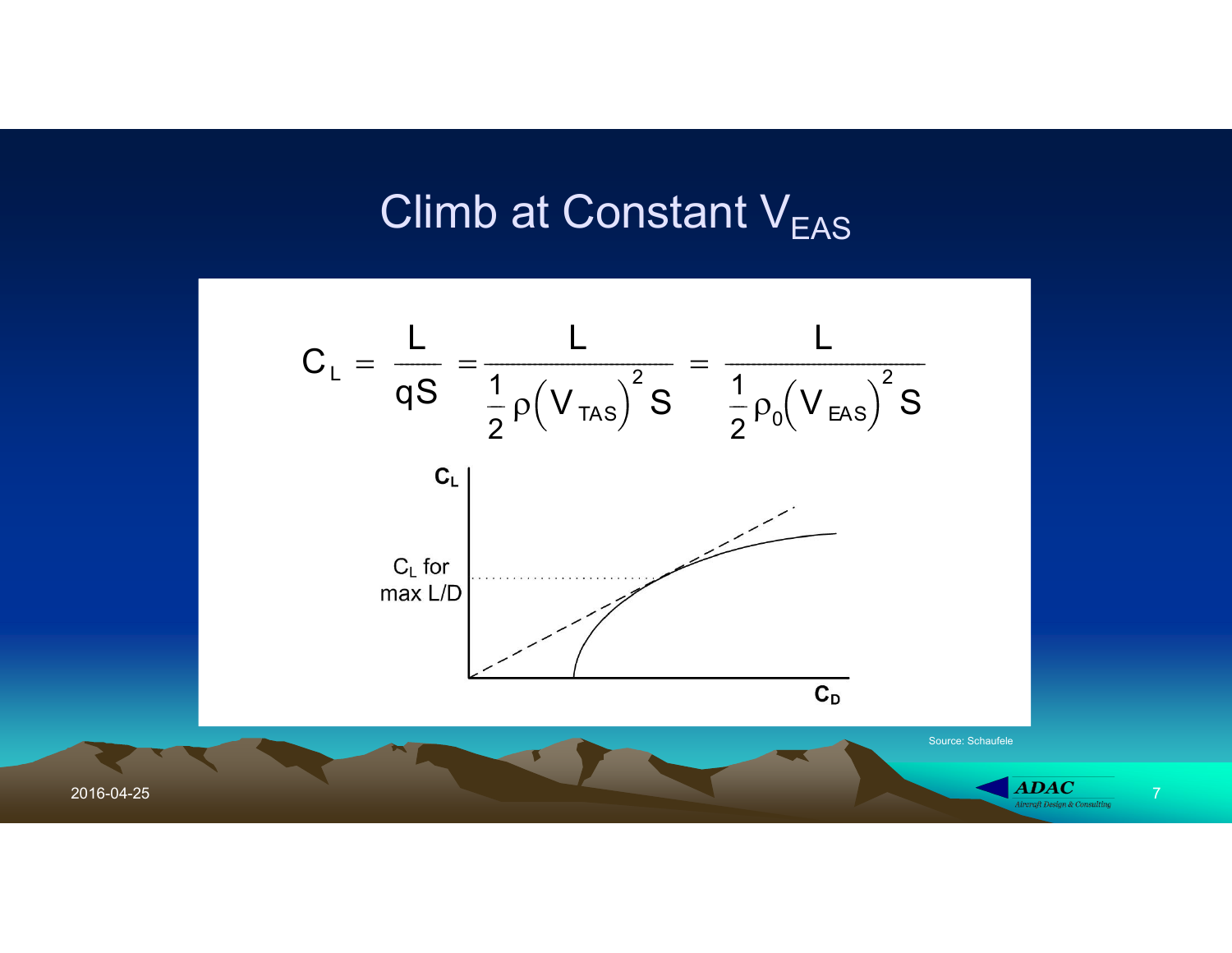# Relationship Between TAS, EAS, and Mach Number as Fn. Of Alt



Source: Schaufele